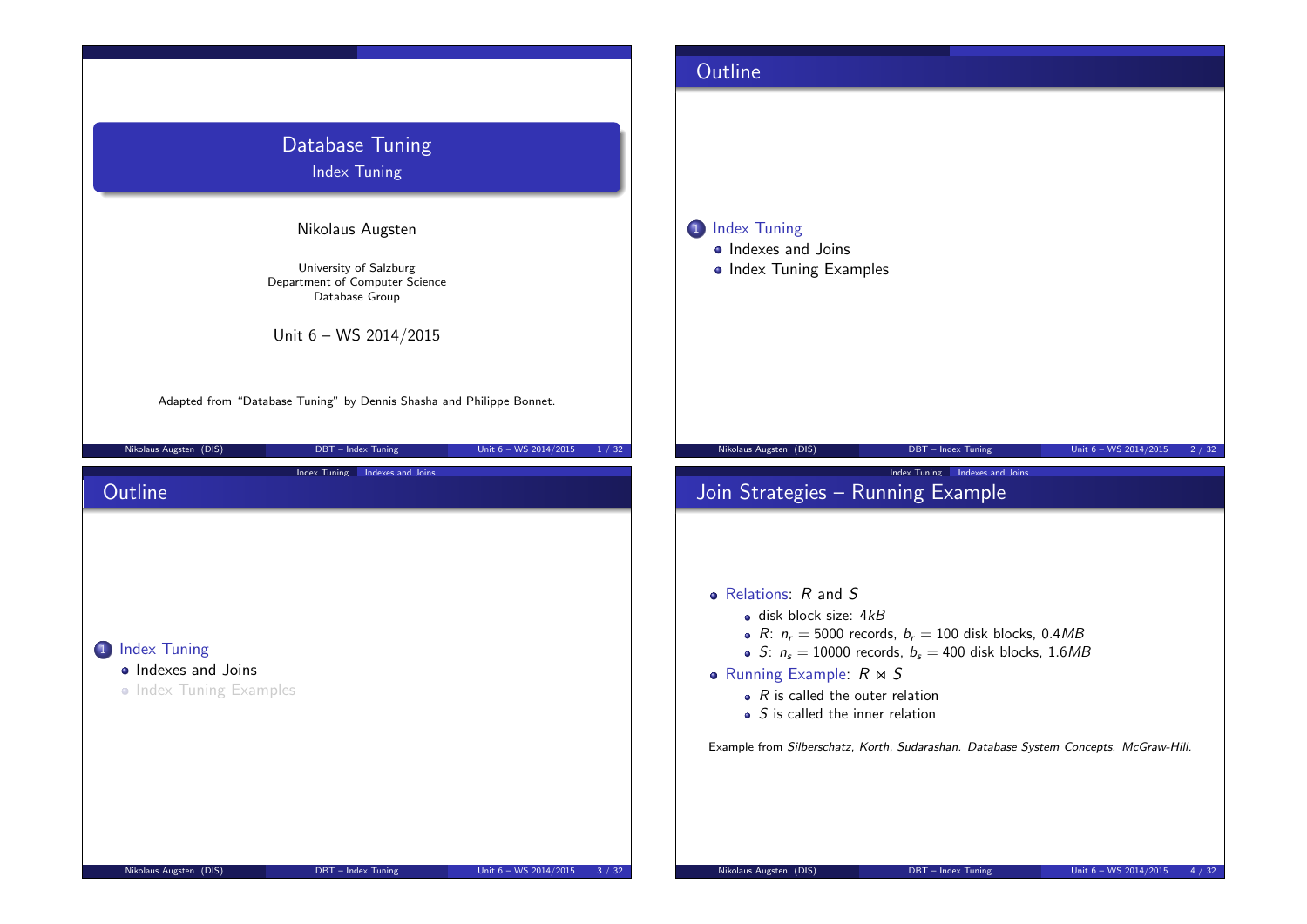## Join Strategies - Naive Nested Loop

- Naive nested loop join
	- $\bullet$  take each record of R (outer relation) and search through all records of S (inner relation) for matches

Index Tuning Indexes and Joins

- $\bullet$  for each record of R, S is scanned
- Example: Naive nested loop join
	- worst case: buffer can hold only one block of each relation
	- $R$  is scanned once, S is scanned  $n_r$  times
	- in total  $n_r b_s + b_r = 2,000,100$  blocks must be read  $(= 8GB)!$
	- o note: worst case different if S is outer relation
	- best case: both relations fit into main memory
	- $b<sub>s</sub> + b<sub>r</sub> = 500$  block reads

### Nikolaus Augsten (DIS) DBT – Index Tuning Unit 6 – WS 2014/2015 5 / 32

Index Tuning Indexes and Joins

## Join Strategies – Indexed Nested Loop

- Indexed nested loop join
	- take each row of  $R$  and look up matches in  $S$  using index
	- runtime is  $O(|R| \times \log |S|)$  (vs.  $O(|R| \times |S|)$  of naive nested loop)
	- $\bullet$  efficient if index covers join (no data access in S)
	- $\bullet$  efficient if R has less records than S has pages: not all pages of S must be read (e.g., foreign key join from small to large table)

### • Example: (continued)

- $B^+$ -tree index on S has 4 layers, thus max.  $c = 5$  disk accesses per record of S
- in total  $b_r + n_r c = 25,100$  blocks must be read (= 100MB)

# Join Strategies - Block Nested Loop

- Block nested loop join
	- $\bullet$  compare all rows of each block of R to all records in S

Index Tuning Indexes and Joins

- $\bullet$  for each block of R, S is scanned
- Example: (continued)
	- worst case: buffer can hold only one block of each relation
	- $R$  is scanned once, S is scanned  $b_r$  times
	- in total  $b_r b_s + b_r = 40,100$  blocks must be read (= 160MB)
	- best case:  $b_s + b_r = 500$  block reads

Index Tuning Indexes and Joins

### Nikolaus Augsten (DIS) DBT – Index Tuning Unit 6 – WS 2014/2015 6 / 32

## Join Strategies – Merge Join

- Merge join (two clustered indexes)
	- $\bullet$  scan R and S in sorted order and merge
	- $\bullet$  each block of R and S is read once
- $\bullet$  No index on R and/or S
	- if no index: sort and store relation with  $b(2\lceil log_{M-1}(b/M)] + 1) + b$ block transfers (M: free memory blocks)
	- if non-clustered index present: index scan possible
- Example: (continued)
	- $\bullet$  best case: clustered indexes on R and S ( $M = 2$  enough)
	- $b_r + b_s = 500$  blocks must be read (2MB)
	- worst case: no indexes, only  $M = 3$  memory blocks
	- sort and store  $R$  (1400 blocks) and  $S$  (7200 blocks) first: join with 9100 (36MB) block transfers in total
	- case  $M = 25$  memory blocks: 2500 block transfers (10MB)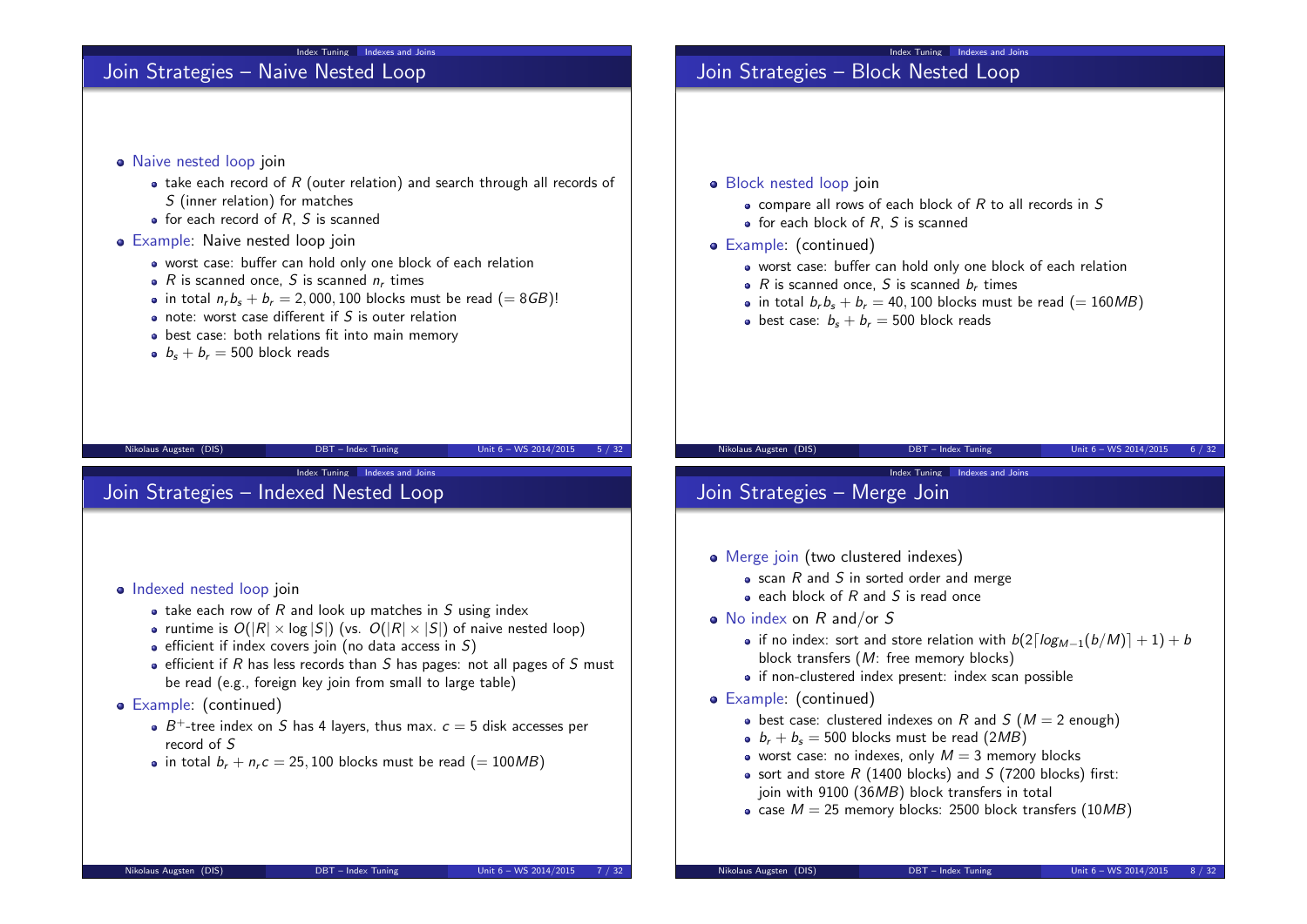## Join Strategies – Hash Join

- Hash join (equality, no index):
	- hash both tables into buckets using the same hash function

Index Tuning Indexes and Joins

- join pairs of corresponding buckets in main memory
- $\bullet$  R is called probe input, S is called build input
- Joining buckets in main memory:
	- $\bullet$  build hash index on one bucket from S (with new hash function)
	- $\bullet$  probe hash index with all tuples in corresponding bucket of  $R$
	- build bucket must fit main memory, probe bucket needs not
- Example: (continued)
	- assume that each probe bucket fits in main memory
	- $\bullet$  R and S are scanned to compute buckets, buckets are written to disk, then buckets are read pairwise
	- in total  $3(b_r + b_s) = 1500$  blocks are read/written (6MB)
	- default in SQLServer and DB2 UDB when no index present

### Nikolaus Augsten (DIS) DBT – Index Tuning Unit 6 – WS 2014/2015 9 / 32

Index Tuning Indexes and Joins

## Foreign Keys

- $\bullet$  Foreign key: attribute R.A stores key of other table, S.B
- $\bullet$  Foreign key constraints:  $R.A$  must be subset of  $S.B$ 
	- $\bullet$  insert in R checks whether foreign key exists in S
	- $\bullet$  deletion in S checks whether there is a record with that key in R
- Index makes checking foreign key constraints efficient:
	- $\bullet$  index on  $R.A$  speeds up deletion from S
	- $\bullet$  index on S.B speeds up insertion into R
	- some systems may create index on  $R.A$  and/or  $S.B$  by default
- **•** Foreign key join:
	- each record of one table matches at most one record of the other table
	- **•** most frequent join in practice
	- both hash and index nested loop join work well

# Distinct Values and Join Selectivity

- Join selectivity:
	- number of retrieved pairs divided by cardinality of cross product  $(|R \Join S|/|R \times S|)$

Index Tuning Indexes and Joins

- selectivity is low if join result is small
- Distinct values refer to join attributes of one table
- Performance decreases with number of distinct join values
	- few distinct values in both tables usually means many matching records
	- many matching records: join result is large, join slow
	- hash join: large buckets (build bucket does not fit main memory)
	- index join: matching records on multiple disk pages
	- merge join: matching records do not fit in memory at the same time

Index Tuning Indexes and Joins

### Nikolaus Augsten (DIS) DBT – Index Tuning Unit 6 – WS 2014/2015 10 / 32

## Indexes on Small Tables

- Read query on small records:
	- tables may fit on a single track on disk
	- read query requires only one seek
	- index not useful: seeks at least one index page and one table page
- Table with large records (∼page size):
	- each record occupies a whole page
	- for example, 200 records occupy 200 pages
	- index useful for point queries (read 3 pages vs. 200)
- Many inserts and deletions:
	- index must be reorganized (locking!)
	- lock conflicts near root since index is small
- o Update of single records:
	- without index table must be scanned
	- scanned records are locked
	- scan (an thus lock contention) can be avoided with index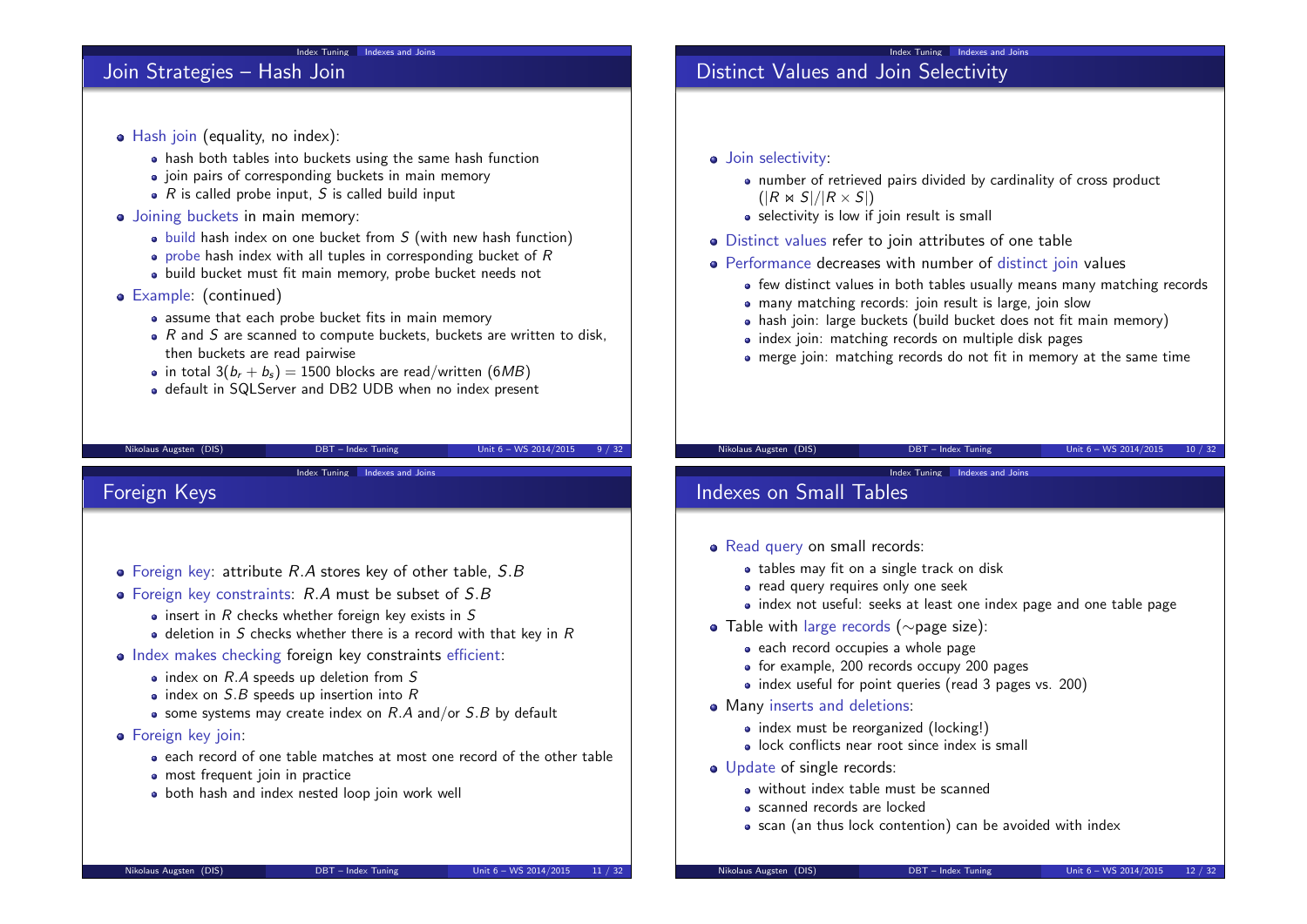### Index Tuning Indexes and Joins

# Update Queries on a Small Tables



• Index avoids tables scan and thus lock contention.

### Index Tuning Indexes and Joins Experiment – Join with Few Matching Records



SQL Server 7 on Windows 2000

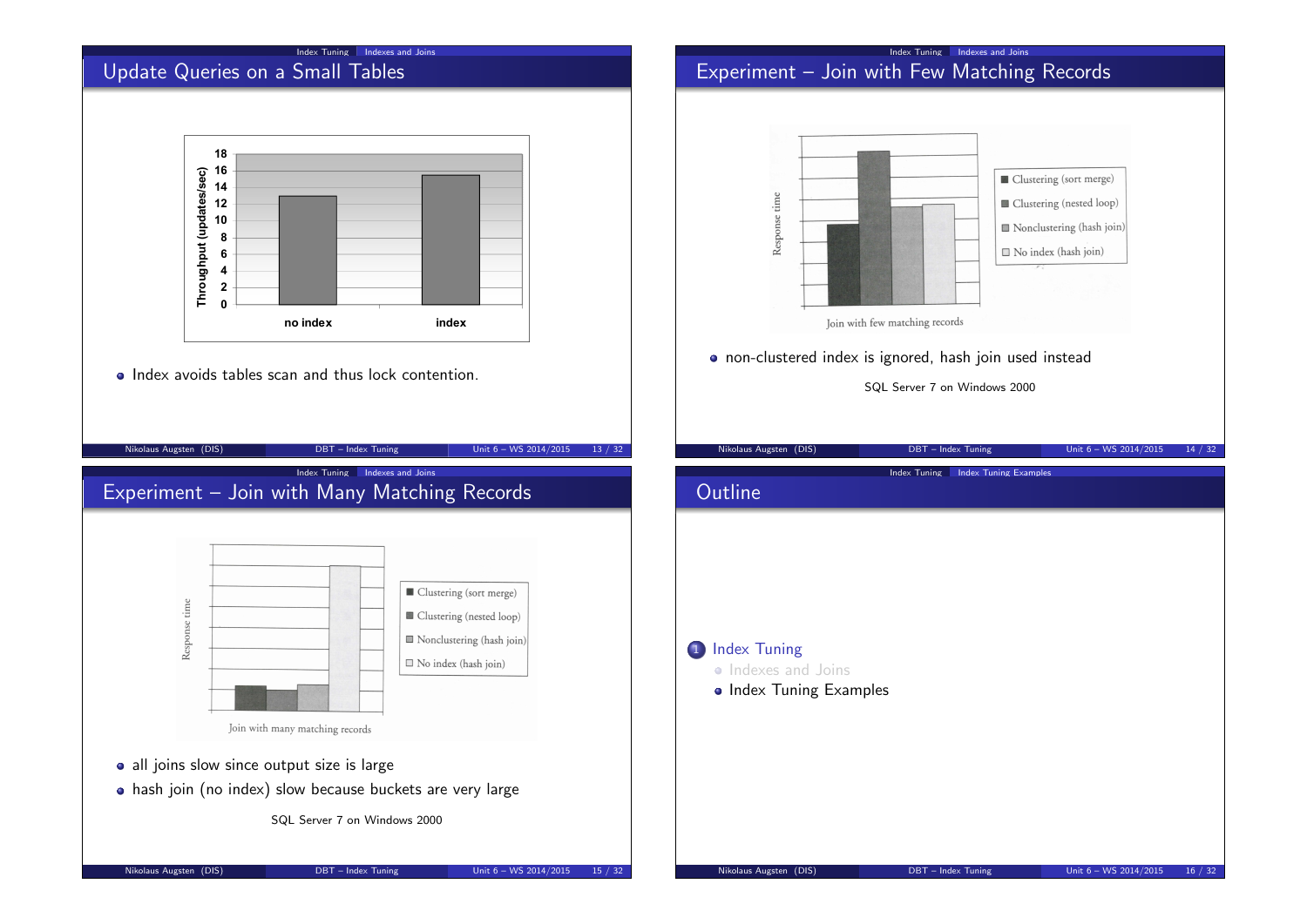| Index Tuning Index Tuning Examples                                                                                                                                                                                                                                                                                                                                                              |
|-------------------------------------------------------------------------------------------------------------------------------------------------------------------------------------------------------------------------------------------------------------------------------------------------------------------------------------------------------------------------------------------------|
| Exercise $1 -$ Query for Student by Name                                                                                                                                                                                                                                                                                                                                                        |
| • Student was created with non-clustering index on name.<br>• Query:<br>SELECT *<br>FROM Student<br>WHERE name='Bayer'<br>· Problem: Query does not use index on name.<br>• Solution: Try updating the catalog statistics.<br>· Oracle, Postgres: ANALYZE<br>· SQL Server: sp_createstats<br>• DB2: RUNSTATS                                                                                    |
| Nikolaus Augsten (DIS)<br>Unit 6 - WS 2014/2015<br>DBT - Index Tuning<br>18 / 32<br>Index Tuning Index Tuning Examples<br>Exercise 3 - Query for Salary II                                                                                                                                                                                                                                      |
| • Non-clustering index on salary.<br>• Catalog statistics are up-to-date.<br>• Query:<br>SELECT *<br>FROM Emplyee<br>WHERE salary = $48000$<br>• Problem: Query still does not use index. What could be the reason?<br>• Solution: The index is non-clustering. Many employees have a salary<br>of 48000, thus the index may not help. It may still help for other, less<br>frequent, salaries! |
|                                                                                                                                                                                                                                                                                                                                                                                                 |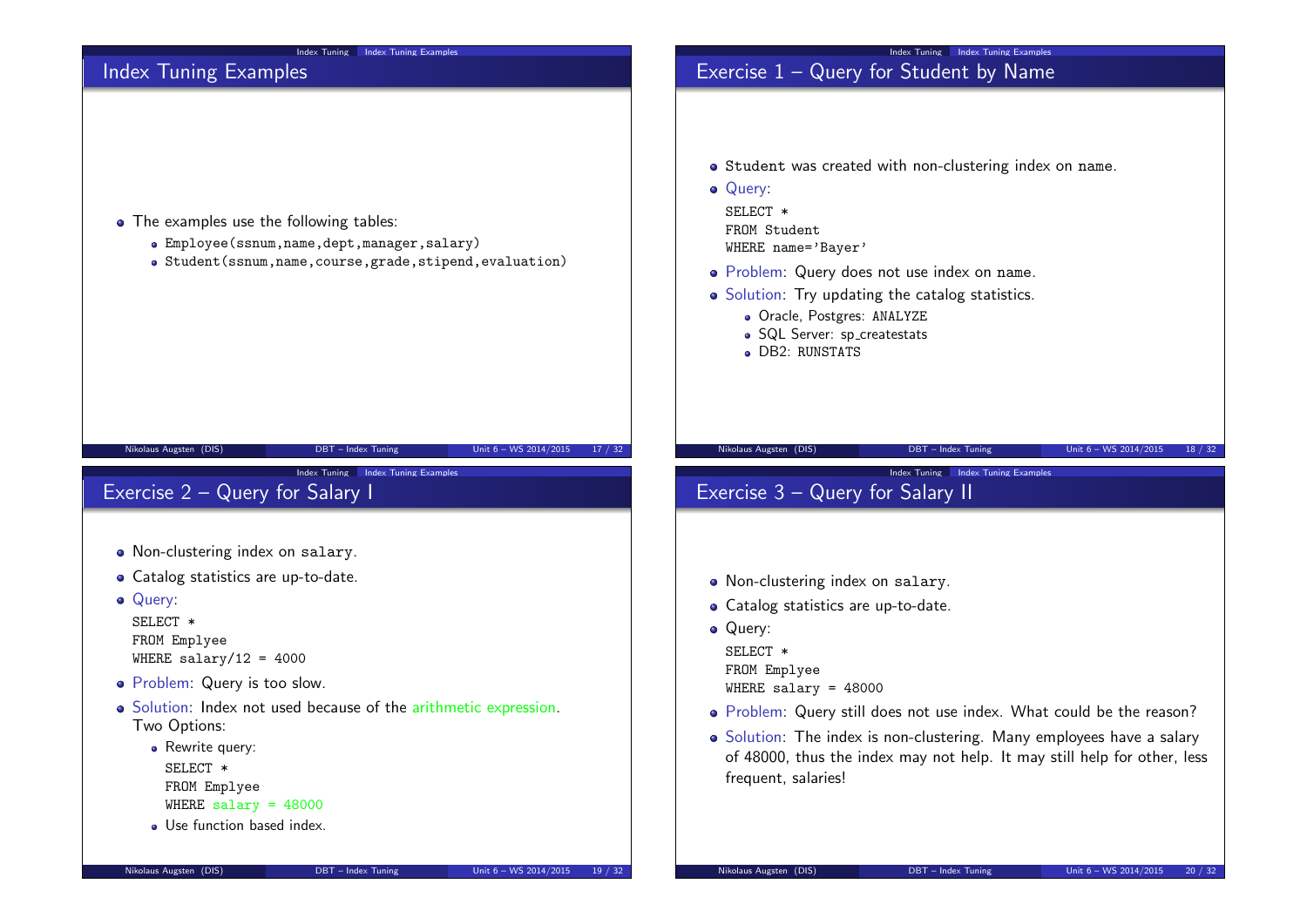

- Solution: Only if the index covers the query.
	- only  $30/5000=0.6\%$  of the pages will have a record with dept='IT'
	- table scan is slower

• each employee belongs to one of 50 departments (dept)

- Problem: Does a non-clustering index on Employee.dept help?
- Solution: Only if the index covers the query.
	- 30/50=60% of the pages will have a record with dept =  $'1T'$
	- $\bullet$  table scan is faster than accessing 3/5 of the pages in random order

- Auditors run a statistical analysis on a copy of Emplyee.
	- count employees with a certain salary (frequent)
	- find employees with maximum or minimum salary within a particular
	- find an employee by its social security number (rare)
	- non-clustering index on salary (covers the query)
	- clustering composite index on (dept, salary) using a  $B^+$ -tree (all employees with the maximum salary are on consecutive pages)
	- non-clustering hash index on ssnum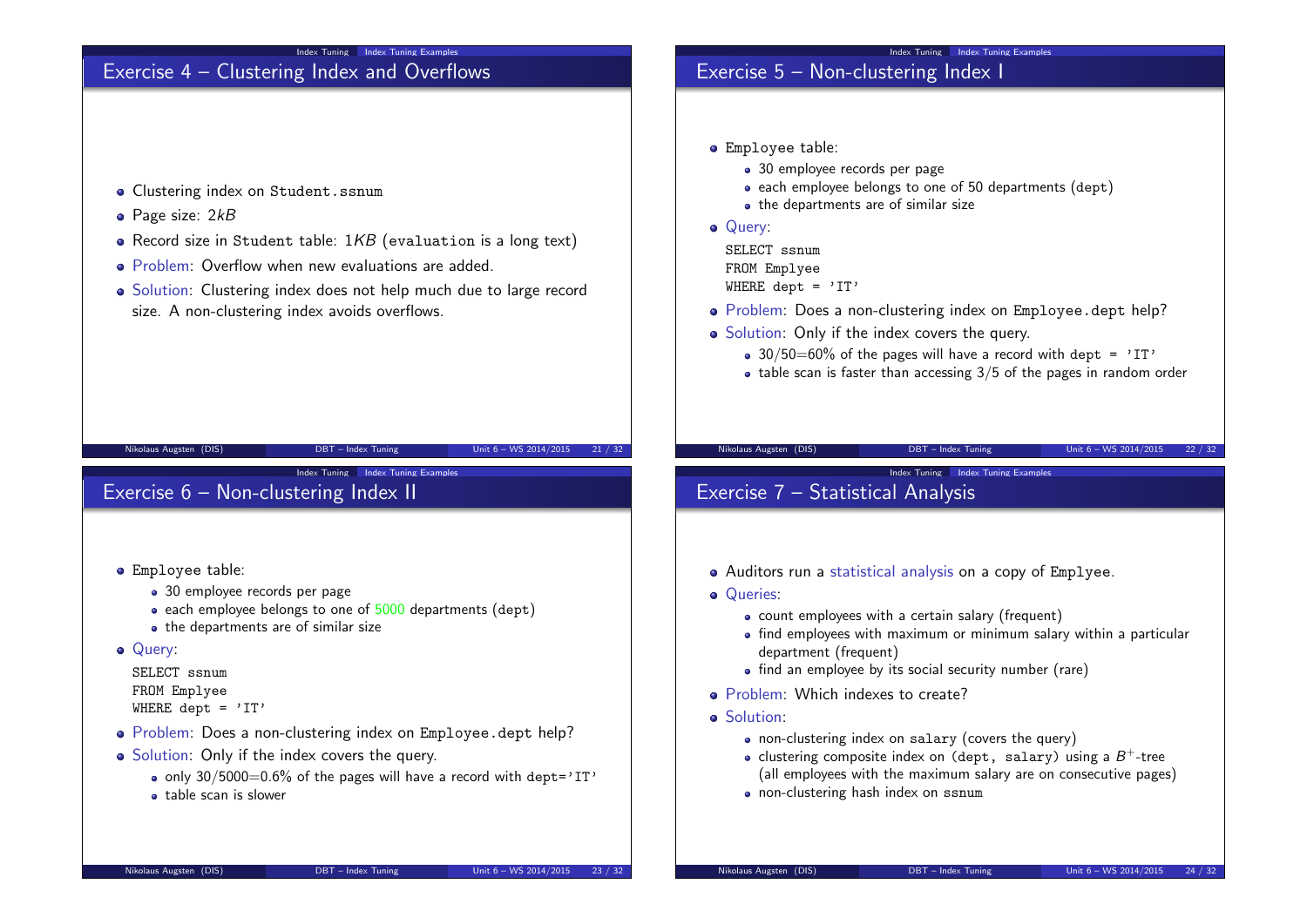